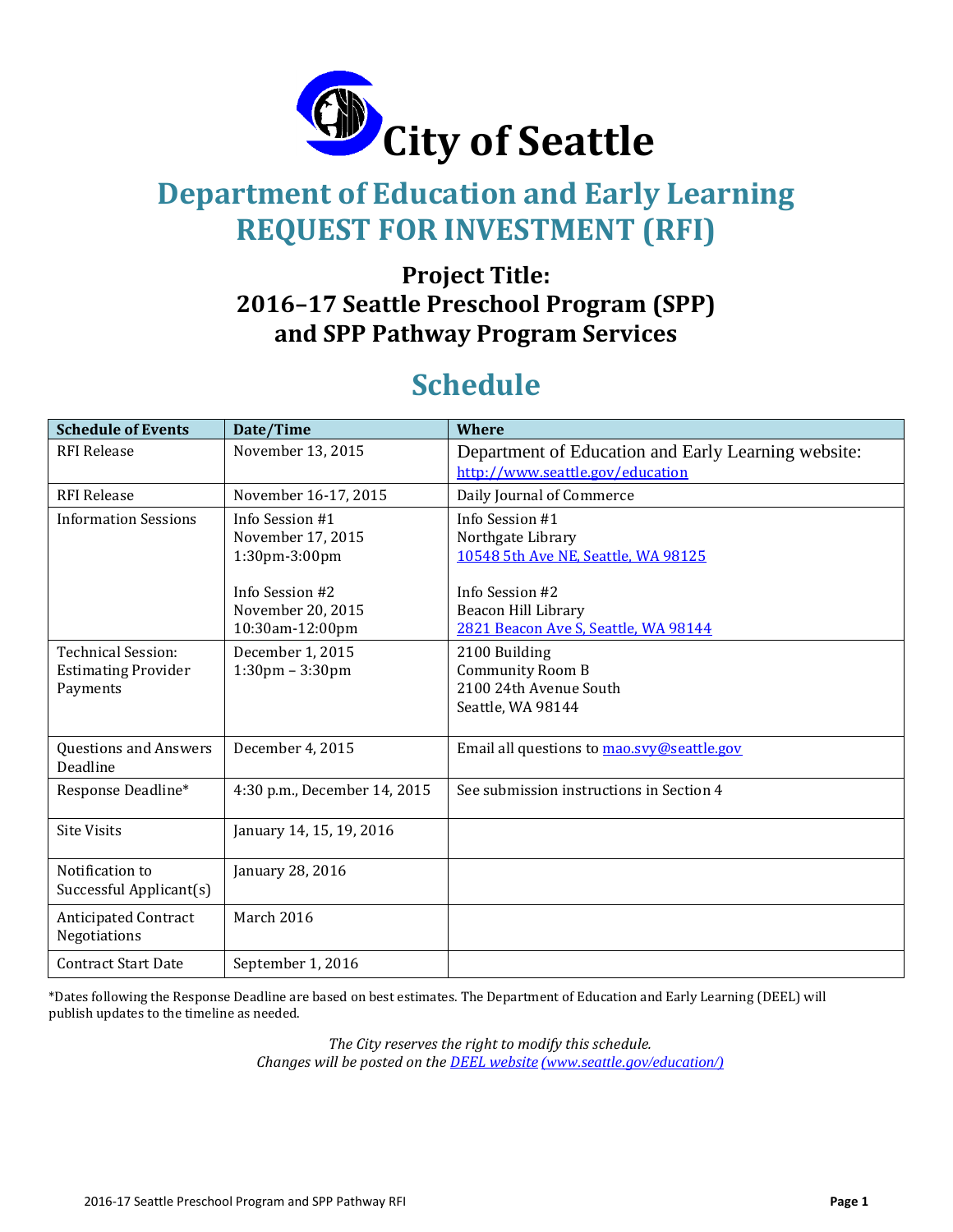#### City Project Manager for this RFI: Mao Svy, [mao.svy@seattle.gov,](mailto:mao.svy@seattle.gov) (206) 684-0169

Unless authorized by the Project Manager, no other City official or employee may speak for the City regarding this solicitation until award is complete. Any Applicant contacting other City officials or employees does so at Applicant's own risk. The City is not bound by such information.

## **Table of Contents**

| 2. Minimum Qualifications: SPP vs. SPP Pathway5 |  |
|-------------------------------------------------|--|
|                                                 |  |
|                                                 |  |
|                                                 |  |
|                                                 |  |
|                                                 |  |
|                                                 |  |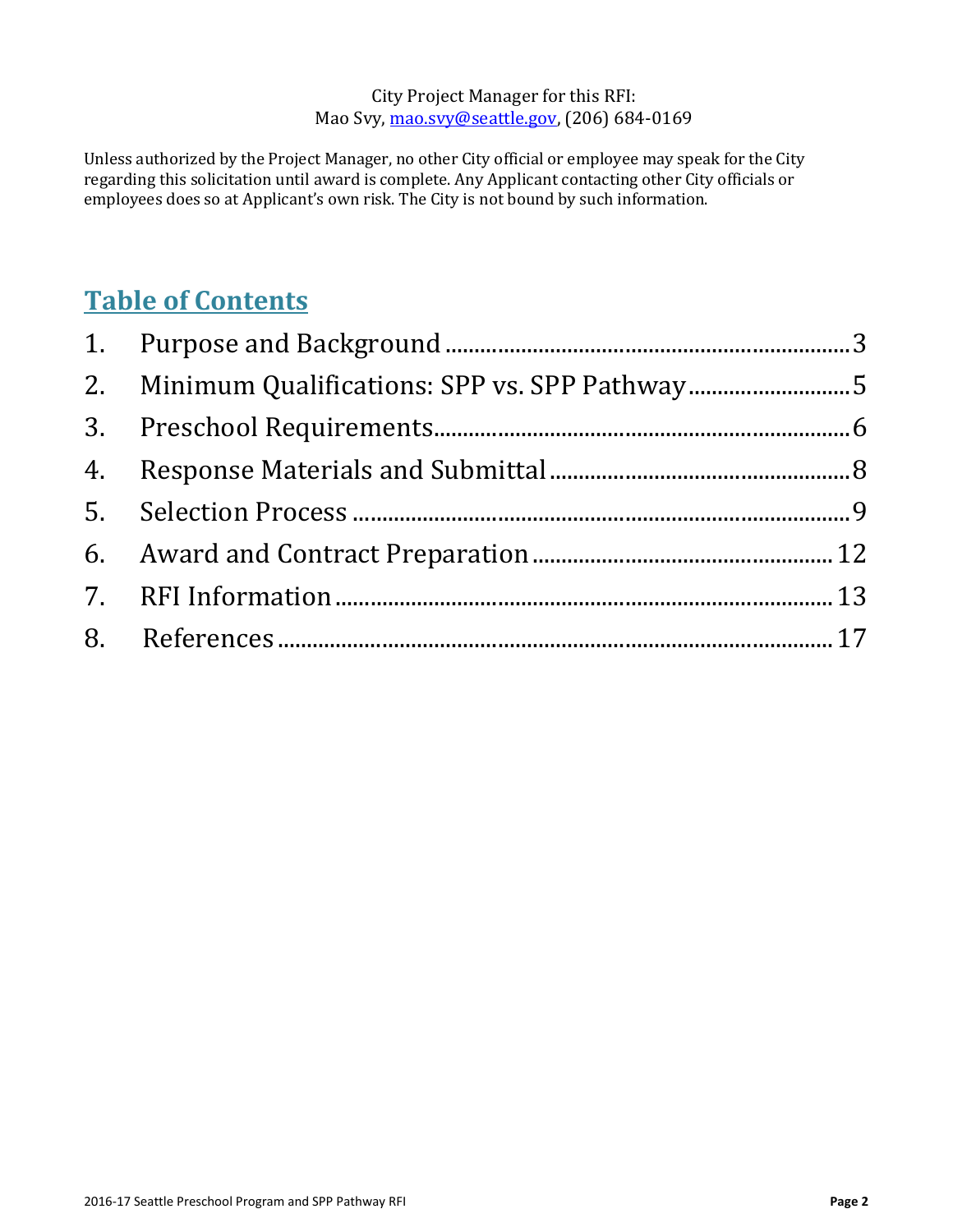## <span id="page-2-0"></span>**1. Purpose and Background**

The Department of Education and Early Learning (DEEL) is charged with helping to ensure Seattle children are prepared to enter school and with helping to close achievement and opportunity gaps by providing high quality early learning opportunities to 3- and 4-year-olds. To achieve these aims, DEEL is requesting applications from qualified Applicants to deliver high-quality preschool services for the 2016–17 school year. The City of Seattle intends to utilize existing early learning programs that operate in Seattle insofar as the existing infrastructure supports high-quality preschool and positive student outcomes. There are two options for responding to the RFI:

- 1. If your organization meets all of the Seattle Preschool Program (SPP) eligibility requirements (noted on page 5), **you can apply to become an SPP provider**.
- 2. If your organization does not currently meet the SPP eligibility requirements, **you can apply to the SPP Pathway** (formerly known as the Step Ahead preschool program). Providers can be on the SPP Pathway for up to 2 years. During this time, the City will provide ongoing technical assistance, professional development and coaching to support Pathway providers in meeting the eligibility requirements for SPP. Your organization will be expected to work towards meeting full SPP eligibility requirements and apply to become an SPP provider for school year 2017–18 or 2018–19.

#### **Seattle Preschool Program Overview**

On November 4, 2014, Seattle voters approved a four-year, \$58 million property tax levy to provide "accessible high-quality preschool services for Seattle children designed to improve their readiness for school and to support their subsequent academic achievement" (Ord. 124509, preamble). SPP will be phased in during a four-year demonstration period at the following rate:

| <b>SPP Phase-In Schedule</b>                                           |     |     |      |      |  |
|------------------------------------------------------------------------|-----|-----|------|------|--|
| <b>School Year</b><br>$2017 - 18$<br>$2015 - 16$<br>2016-17<br>2018-19 |     |     |      |      |  |
| Classrooms                                                             | 14  | 39. | 70   | 100  |  |
| Children                                                               | 280 | 780 | 1400 | 2000 |  |

DEEL plans to open up to 39 SPP classrooms (25 new classrooms) in the 2016-17 school year to accommodate up to 780 children.

#### **SPP Pathway Overview**

In order to identify potentially eligible programs that could benefit from capacity building and technical assistance support to meet SPP requirements, DEEL rebranded its existing Step Ahead program as the SPP Pathway program. DEEL seeks to also contract with a diverse group of providers to deliver SPP Pathway services in North, Central, Southeast and Southwest Seattle. Approximately \$587,000 from the 2011 Families and Education Levy will be available for SPP Pathway for the 2016–17 school year to fund preschool classroom slots for up to 66 children.

#### **Seattle Preschool Program (SPP) vs. SPP Pathway**

Applying to be part of SPP is appropriate if the Applicant meets all eligibility requirements for the program (defined below). If not, the Applicant should consider the SPP Pathway, which will provide funding for children from families under 300% of the federal poverty level guidelines. Participating in the SPP Pathway will allow the Applicant time to meet SPP eligibility requirements in order to apply to be an SPP provider within the next two school years. The funding and support structures for SPP and SPP Pathway are different. Please see the tables below for more information.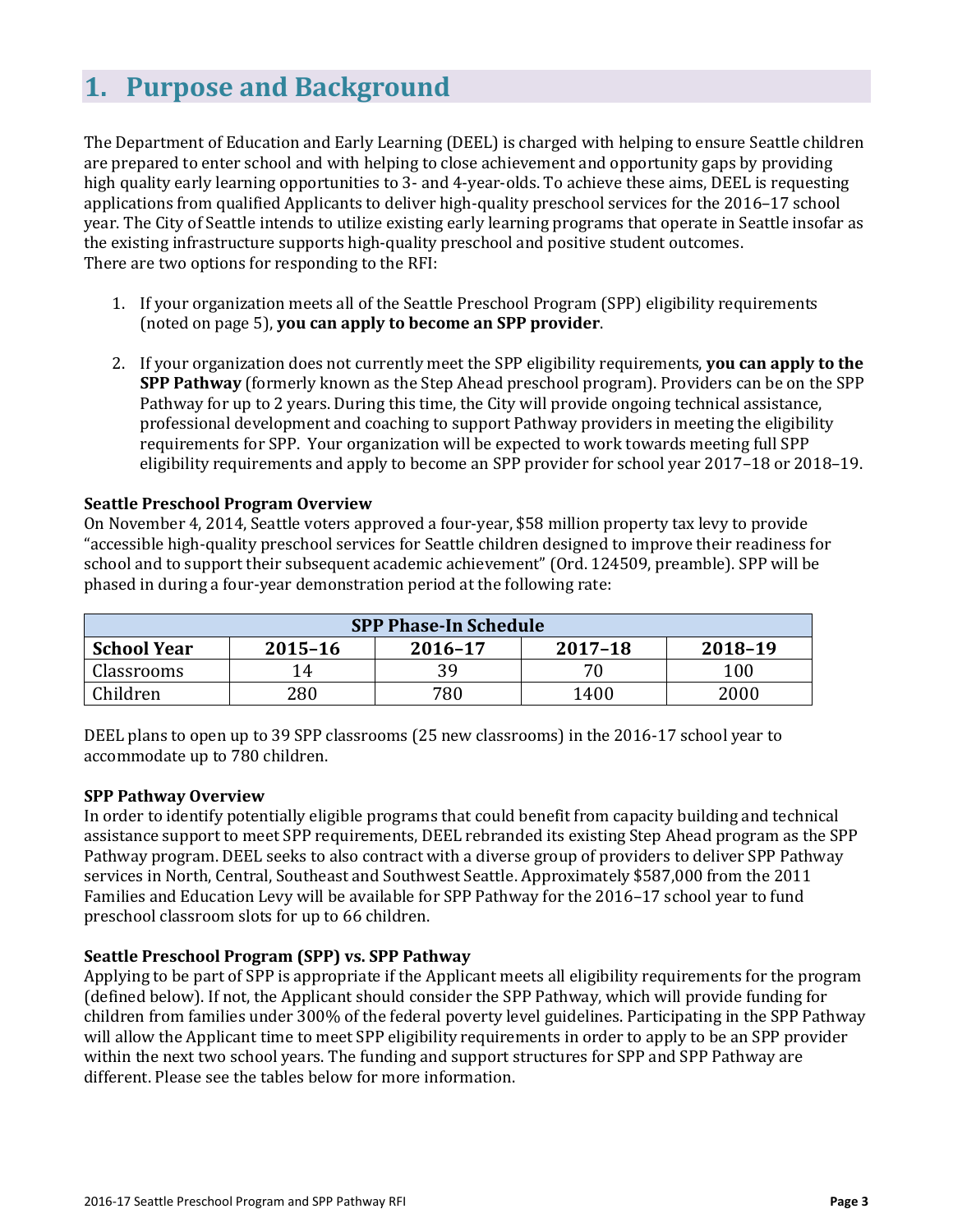#### **Commitment to Racial Equity and Social Justice**

Racial equity and social justice are at the core of the Seattle Preschool Program and SPP is dedicated to ensuring that every aspect of the program advances racial equity and social justice and aligns with the City's Race and Social Justice Initiative. Toward this end, DEEL involved the community in the RSJI review process during the development of SPP. DEEL has also made every effort to maximize accessibility to the review process through various community meetings as well as the formation of a Community Advisory Committee. This review process has informed several program elements found in the [SPP Implementation](http://www.seattle.gov/Documents/Departments/OFE/AboutTheLevy/EarlyLearning/SPPImplementationPlan_April1_PostCommittee.pdf)  [Plan](http://www.seattle.gov/Documents/Departments/OFE/AboutTheLevy/EarlyLearning/SPPImplementationPlan_April1_PostCommittee.pdf) and the [SPP Program Plan](http://www.seattle.gov/Documents/Departments/OFE/AboutTheLevy/EarlyLearning/DRAFTSPPProgramPlan.pdf) (see References, page 16). Additionally, the RFI application process has been developed keeping in mind the Community Advisory Committee's policy recommendation regarding provider contracting which specifically states that "the application should not be a barrier; it needs to be accessible and simplified."

#### **Payment Overview**

| <b>Seattle Preschool Program</b>                                                                                                                                                                                                                                                                                                                                                                                                                                                                                                                                                                                                                                                 | <b>Seattle Preschool Program Pathway</b>                                                                                                                                                                                                                                                                                                                                                                                                                                                                                                                                                                                                  |
|----------------------------------------------------------------------------------------------------------------------------------------------------------------------------------------------------------------------------------------------------------------------------------------------------------------------------------------------------------------------------------------------------------------------------------------------------------------------------------------------------------------------------------------------------------------------------------------------------------------------------------------------------------------------------------|-------------------------------------------------------------------------------------------------------------------------------------------------------------------------------------------------------------------------------------------------------------------------------------------------------------------------------------------------------------------------------------------------------------------------------------------------------------------------------------------------------------------------------------------------------------------------------------------------------------------------------------------|
| Full-day (6 hours/day): The payment per<br>child starts at \$8,563 for programs who meet<br>the minimum qualifications for SPP (as<br>outlined in Section 2, Minimum Qualifications)<br>and serve 20 children per classroom.<br>Adjustments will be made to <i>increase</i> payment<br>per child if:<br>The following staff meet or exceed SPP<br>educational levels:<br>Site Directors or site supervisors<br>$\circ$<br><b>Lead Teachers</b><br>$\circ$<br><b>Assistant Teachers</b><br>$\circ$<br>The Applicant directly receives non-City<br>$\bullet$<br>funding from Head Start, ECEAP or DSHS<br><b>Working Connections for students</b><br>enrolled in an SPP classroom. | Full-day (6 hours/day): The City will pay Applicants<br>per child, based on five achievement levels (tiers)<br>determined by the Applicant's Early Achievers (EA)<br>rating:<br>Tier 1 (EA Level 1): \$7,973 per child<br>Tier 2 (EA Level 2): \$8,193 per child<br>Tier 3 (EA Level 3): \$8,413 per child<br>Tier 4 (EA Level 4): \$8,633 per child<br>Tier 5 (EA Level 5): \$8,851 per child<br>Note: An Applicant who does not have an Early<br>Achievers rating will automatically be paid at the<br><b>Tier 1 level</b><br>Note: Additional funds outside of the contract are<br>available to providers for classroom start-up funds |
| Adjustments will be made to decrease payment<br>per child if:<br>Classrooms are licensed to serve fewer<br>$\bullet$<br>than 20 children<br>Providers choose to serve less than their<br>licensed capacity                                                                                                                                                                                                                                                                                                                                                                                                                                                                       |                                                                                                                                                                                                                                                                                                                                                                                                                                                                                                                                                                                                                                           |
| Note: The City has additional funds outside of the<br>contract that may be made available to providers<br>for:<br>Classroom start-up<br>$\bullet$<br>Family engagement<br>Program support for special populations                                                                                                                                                                                                                                                                                                                                                                                                                                                                |                                                                                                                                                                                                                                                                                                                                                                                                                                                                                                                                                                                                                                           |
| Part-day (3.5 hours/day): SPP will not fund any<br>part-day classrooms                                                                                                                                                                                                                                                                                                                                                                                                                                                                                                                                                                                                           | Part-day (3.5 hours/day): The City will pay the<br>Applicant per child based on five achievement levels<br>(tiers) determined by the Applicant's Early Achievers<br>(EA) rating:                                                                                                                                                                                                                                                                                                                                                                                                                                                          |
|                                                                                                                                                                                                                                                                                                                                                                                                                                                                                                                                                                                                                                                                                  | Tier 1 (EA Level 1): \$6,352 per child<br>Tier 2 (EA Level 2): \$6,570 per child                                                                                                                                                                                                                                                                                                                                                                                                                                                                                                                                                          |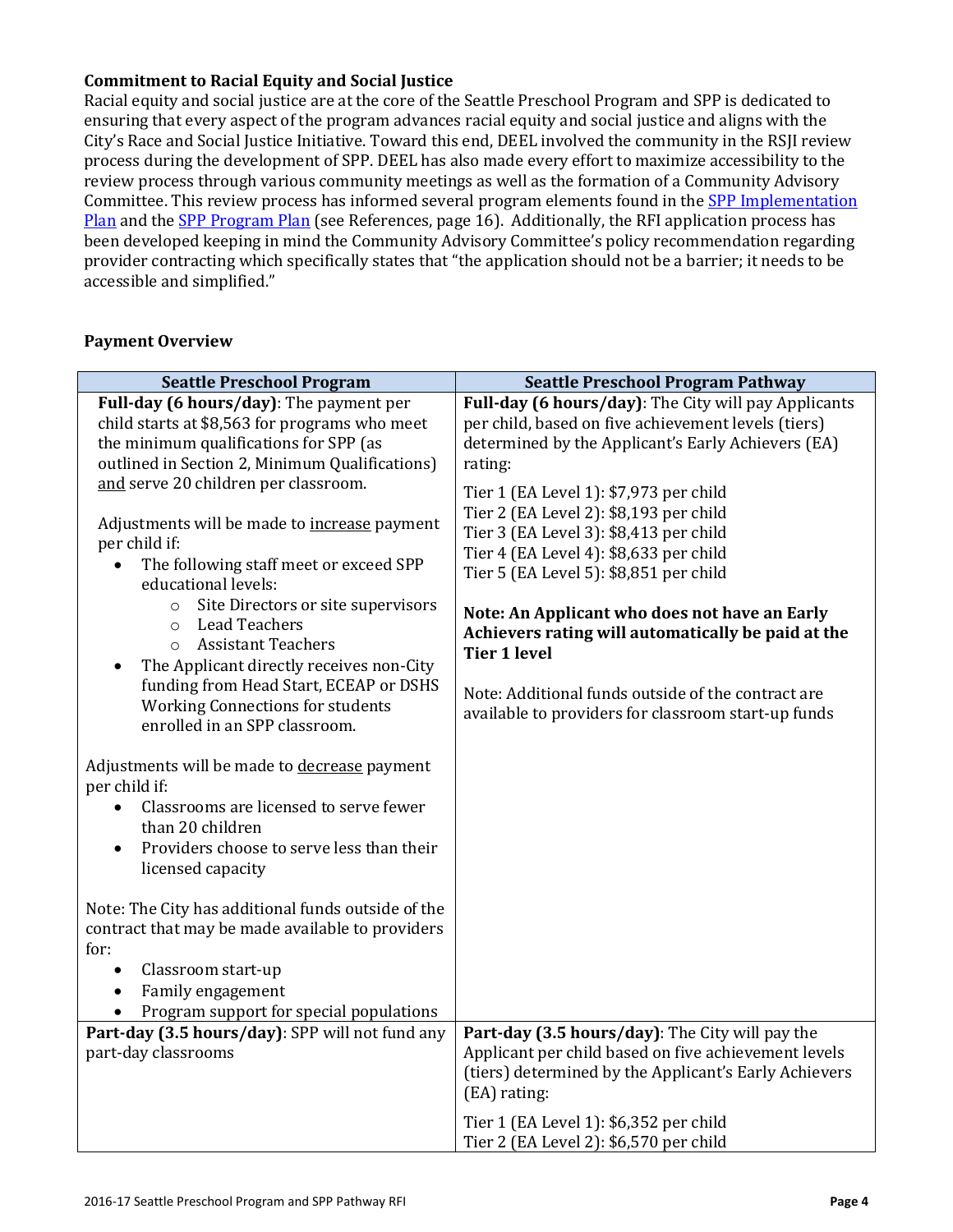| Tier 3 (EA Level 3): \$6,791 per child<br>Tier 4 (EA Level 4): \$7,011 per child<br>Tier 5 (EA Level 5): \$7,226 per child  |
|-----------------------------------------------------------------------------------------------------------------------------|
| Note: An Applicant who does not have an Early<br>Achievers ratings will automatically be paid at the<br><b>Tier 1 level</b> |
| Note: Additional funds are available outside of the<br>contract to providers for classroom start-up funds                   |

# <span id="page-4-0"></span>**2. Minimum Qualifications: SPP vs. SPP Pathway**

Qualified Applicants will need to meet the following minimum qualifications to be eligible to contract with the City to provide preschool through one of these programs:

| Category                                | <b>Seattle Preschool Program</b><br><b>Minimum Qualifications</b>                                                                                                                                                                                                                                                                                                       | <b>SPP Pathway</b><br><b>Minimum Qualifications</b>                                                                                                                                                                                                                                                                                        |  |
|-----------------------------------------|-------------------------------------------------------------------------------------------------------------------------------------------------------------------------------------------------------------------------------------------------------------------------------------------------------------------------------------------------------------------------|--------------------------------------------------------------------------------------------------------------------------------------------------------------------------------------------------------------------------------------------------------------------------------------------------------------------------------------------|--|
| <b>Licensing</b>                        | Licensed by the Washington<br>$\bullet$<br>Department of Early Learning<br>(DEL)<br>$-0r-$<br>Exempt from licensing because<br>$\bullet$<br>entity is a public school or<br>institution of higher education                                                                                                                                                             | Licensed by the Washington<br>$\bullet$<br>Department of Early Learning (DEL)<br>$-0r-$<br>Able to become licensed by DEL within<br>$\bullet$<br>2 years of contracting with the City for<br><b>SPP Pathway</b><br>$-0r-$<br>Exempt from licensing because entity<br>$\bullet$<br>is a public school or institution of<br>higher education |  |
| <b>Early Achievers</b><br><b>Rating</b> | Applicant must be enrolled in Early<br>$\bullet$<br>Achievers (EA)<br>-and-<br>Hold a rating of Level 3 or above                                                                                                                                                                                                                                                        | Applicant must be enrolled in Early<br>$\bullet$<br>Achievers (EA)<br>$-0r-$<br>Must be able to enroll and begin<br>$\bullet$<br>participating in Early Achievers (EA)<br>within 3 months of contract start date<br>or within 3 months of becoming<br>licensed                                                                             |  |
| <b>Documentation</b>                    | Copy of Applicant's DEL License<br>$\bullet$<br>Copy of Applicant's Early Achievers<br>$\bullet$<br>Certificate<br>Completed Exhibit A<br>$\bullet$<br>Exhibit B-Site Level Information<br>$\bullet$<br>Documentation of notification to<br>$\bullet$<br>SPS Alignment Coordinator (if<br>applicable); documentation can<br>include email notification, letter,<br>etc. | Copy of Applicant's DEL License (if<br>$\bullet$<br>available)<br>Completed Exhibit A<br>$\bullet$<br>Exhibit B - Site Level Information<br>$\bullet$<br>(Excel spreadsheet)<br>If unlicensed:<br>$\bullet$<br>Copy of Certificate of<br>$\circ$<br>Occupancy or signed Lease<br>Agreement                                                 |  |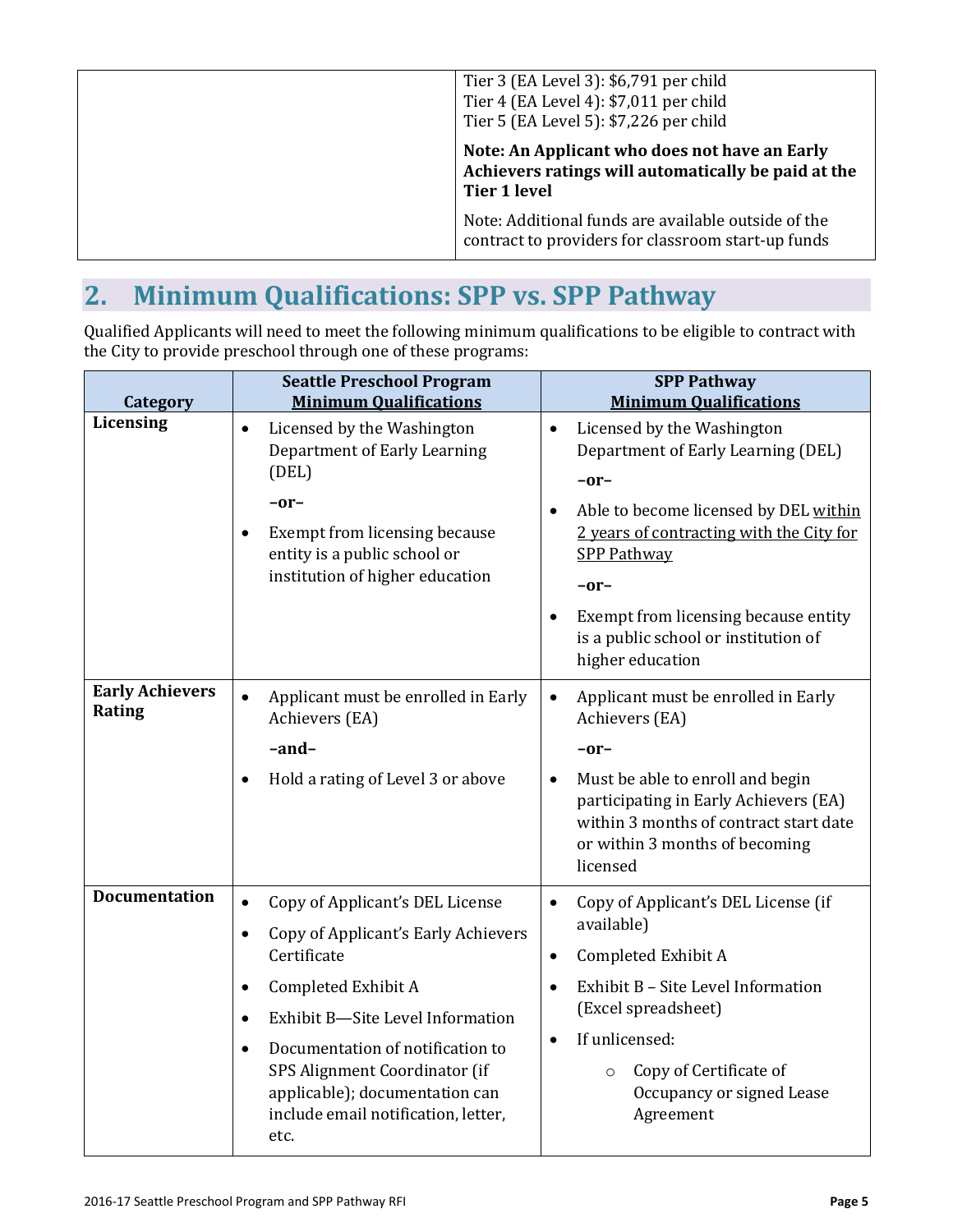|                          |                                       | Documentation of notification to SPS<br>$\bullet$<br>Alignment Coordinator (if applicable);<br>documentation can include email<br>notification, letter, etc. |
|--------------------------|---------------------------------------|--------------------------------------------------------------------------------------------------------------------------------------------------------------|
| <b>For sites located</b> | Must notify SPS Alignment Coordinator | Must notify SPS Alignment Coordinator                                                                                                                        |
| in Seattle Public        | Susan Hall (email:                    | Susan Hall (email:                                                                                                                                           |
| <b>Schools</b>           | slhall@seattleschools.org) of         | slhall@seattleschools.org) of                                                                                                                                |
| buildings only           | application for SPP                   | application for SPP Pathway                                                                                                                                  |

# <span id="page-5-0"></span>**3. Preschool Requirements**

The following are preschool requirements for either SPP or SPP Pathway.

| Category                         | <b>SPP</b>                                                                                                                                                                                                                                                                                          | <b>SPP Pathway</b>                                                                                   |  |
|----------------------------------|-----------------------------------------------------------------------------------------------------------------------------------------------------------------------------------------------------------------------------------------------------------------------------------------------------|------------------------------------------------------------------------------------------------------|--|
| # of classrooms                  | 2 or more (may be in one or multiple<br>locations)                                                                                                                                                                                                                                                  | 1 or more                                                                                            |  |
| <b>Classroom size</b>            | Not to exceed 20 children per classroom                                                                                                                                                                                                                                                             | Not to exceed 20 children per classroom                                                              |  |
|                                  | Note: SPP expects classrooms to serve 20<br>children. Classroom payments will be<br>adjusted if there are less than 20 children<br>in the classroom. (please see payment<br>overview on page 4)                                                                                                     |                                                                                                      |  |
| <b>Classroom</b><br>demographics | All students in the classroom are<br>$\bullet$<br>participating in SPP; this includes<br>students also enrolled in Head Start<br>and ECEAP                                                                                                                                                          | Minimum of 8 children in the<br>$\bullet$<br>classroom are participating in SPP<br>Pathway           |  |
|                                  | Mixed income classroom is required                                                                                                                                                                                                                                                                  | Mixed income classroom is<br>$\bullet$<br>encouraged                                                 |  |
|                                  | Note: As defined in the SPP Implementation Plan, page 20:                                                                                                                                                                                                                                           |                                                                                                      |  |
|                                  | Mixed-Income Classrooms: Classrooms that include a mix of children who are<br>categorically eligible for publicly funded programs (Head Start, Free/Reduced Lunch,<br>ECEAP, TANF, etc.) as well as children from families with income that exceeds<br>eligibility requirements for these programs. |                                                                                                      |  |
| <b>Child eligibility</b>         | Seattle resident (lives within Seattle<br>$\bullet$<br>city limits)                                                                                                                                                                                                                                 | Seattle residents (lives within Seattle<br>$\bullet$<br>city limits)                                 |  |
|                                  | 4 years old by Aug 31, 2016,<br>$\bullet$<br>regardless of income                                                                                                                                                                                                                                   | 4 years old by Aug 31, 2016,<br>$\bullet$<br>regardless of income                                    |  |
|                                  | 3 years old by Aug 31, 2016 and from<br>$\bullet$<br>a family with income below 300% of<br>the federal poverty level (FPL)                                                                                                                                                                          | 3 years old by Aug 31, 2016 and<br>$\bullet$<br>from a family with income between<br>110.1%-300% FPL |  |
| <b>Student</b><br>enrollment     | Managed by City: intake, eligibility<br>$\bullet$<br>determination and student<br>assignment                                                                                                                                                                                                        | Managed by Applicant: intake,<br>$\bullet$<br>eligibility determination and<br>enrollment            |  |
|                                  | Managed by Applicant: classroom<br>enrollment                                                                                                                                                                                                                                                       |                                                                                                      |  |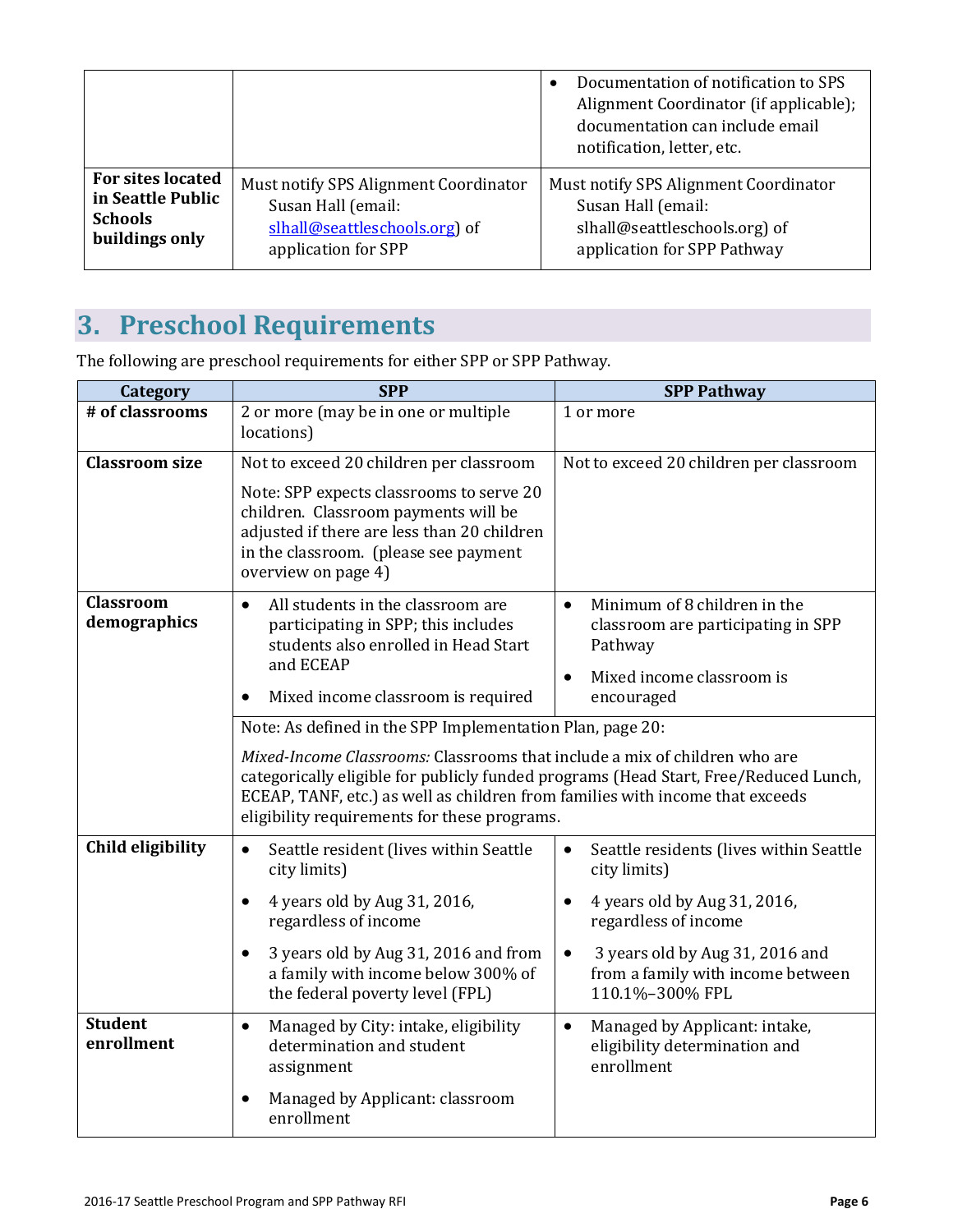| <b>Teacher: student</b><br>ratio                   | Not to exceed 1 teacher per 10<br>students $(1:10)$                                                                                                                                                    | Not to exceed 1 teacher per 10<br>٠<br>students $(1:10)$                                                                                                                |
|----------------------------------------------------|--------------------------------------------------------------------------------------------------------------------------------------------------------------------------------------------------------|-------------------------------------------------------------------------------------------------------------------------------------------------------------------------|
| Hours per day                                      | Full-day: 6 hours<br>$\bullet$                                                                                                                                                                         | Part-day (3.5 hours) or *full-day (6<br>$\bullet$<br>hours)                                                                                                             |
|                                                    |                                                                                                                                                                                                        | Must be able to become a full-day<br>$\bullet$<br>SPP eligible program within two<br>years of contract start date                                                       |
|                                                    |                                                                                                                                                                                                        | *full-day programs must be<br>$\circ$<br>licensed                                                                                                                       |
| Days per year                                      | 180 days<br>$\bullet$                                                                                                                                                                                  | Part-day (140 days)<br>$\bullet$                                                                                                                                        |
|                                                    |                                                                                                                                                                                                        | Full-day (180 days)                                                                                                                                                     |
| Curriculum                                         | Creative Curriculum or High Scope<br>$\bullet$                                                                                                                                                         | Evidence-based curriculum<br>$\bullet$                                                                                                                                  |
|                                                    |                                                                                                                                                                                                        | Must be able to adopt SPP curriculum<br>٠<br>within two years of contract start<br>date                                                                                 |
| <b>Classroom</b>                                   | 1 Lead teacher<br>$\bullet$                                                                                                                                                                            | 1 Lead teacher<br>$\bullet$                                                                                                                                             |
| <b>Teacher</b><br><b>Requirements</b>              | 1 Assistant teacher                                                                                                                                                                                    | 1 Assistant teacher                                                                                                                                                     |
|                                                    |                                                                                                                                                                                                        |                                                                                                                                                                         |
| <b>Teacher</b><br>Qualifications                   | Lead Teacher*:                                                                                                                                                                                         | Lead Teacher:                                                                                                                                                           |
| required to meet<br>program                        | Bachelor's Degree (BA) in Early<br>٠<br><b>Childhood Education</b>                                                                                                                                     | Associate's Degree (AA) in Early<br>Childhood Education (ECE)                                                                                                           |
| standards                                          | <b>Assistant Teacher*:</b>                                                                                                                                                                             | <b>Assistant Teacher:</b>                                                                                                                                               |
| Refer to sample<br>SPP contract                    | Associate's Degree in Early Childhood<br>Education                                                                                                                                                     | Child Development Associate (CDA)<br>$\bullet$                                                                                                                          |
| regarding<br>requirements for<br>additional staff. | <i>*Teachers who do not meet these</i><br>requirements will have up to 4 years to<br>meet them. Tuition assistance is<br>available.                                                                    |                                                                                                                                                                         |
| Family<br><b>Engagement</b>                        | Providers must include a universal family<br>engagement approach that integrates<br>intentional parent/child activities and<br>promotes children's academic, social, and<br>emotional school readiness | Must be aligned with Early Achievers<br>Family Engagement requirement. Please<br>see page 19 of the EA Facility<br>Companion:<br>http://www.del.wa.gov/publications/ela |
|                                                    | Families will be provided with<br>٠<br>evidence-based activities which could<br>include proven home-learning<br>activities tied to the chosen<br>curriculum models                                     | c-gris/docs/EA facility companion.pdf                                                                                                                                   |
|                                                    | Provider will host events throughout<br>٠<br>the school year to connect families to<br>resources and information on topics<br>such as child development and<br>nutrition                               |                                                                                                                                                                         |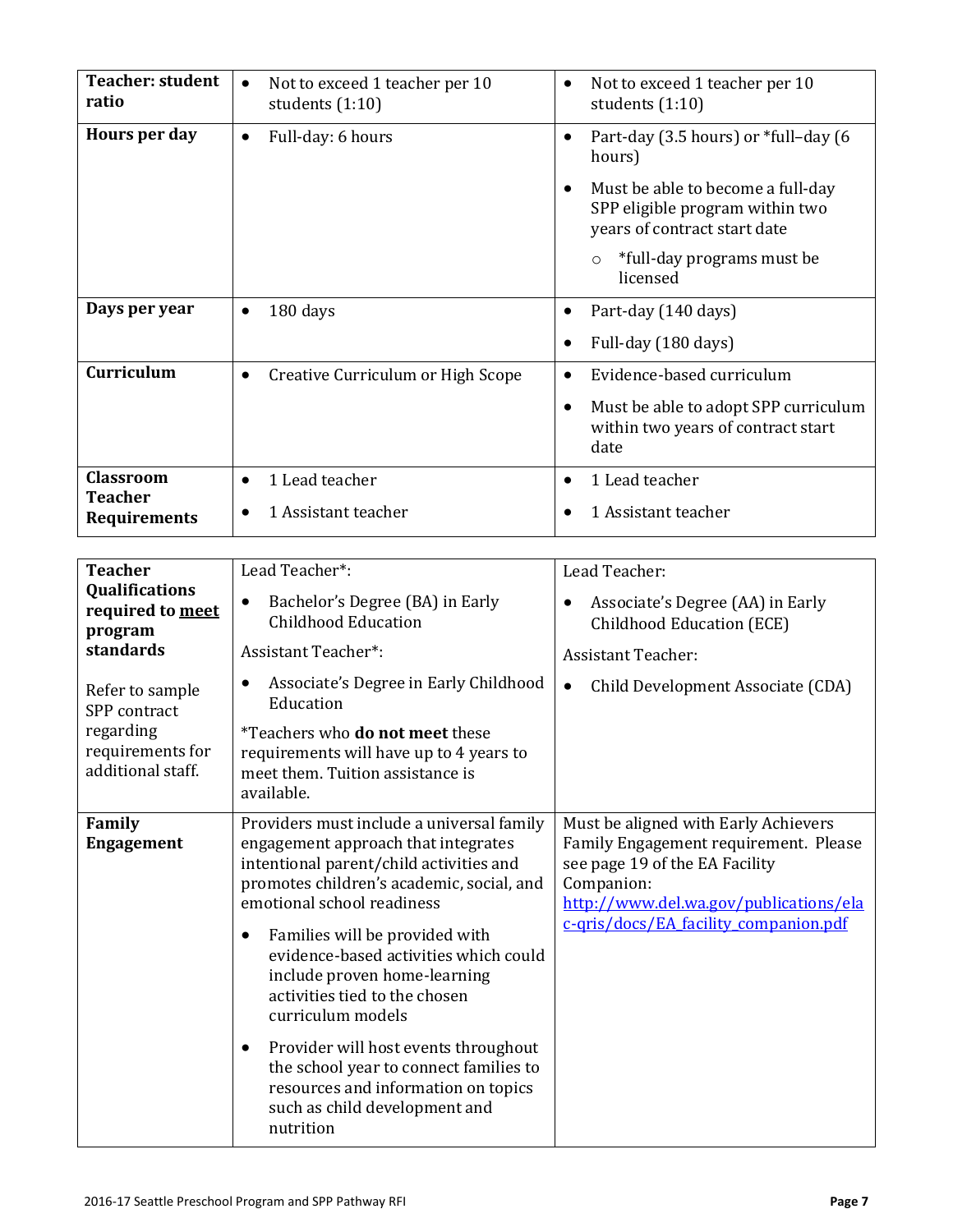| Coaching           | SPP and SPP Pathway providers must participate in DEEL-provided coaching that<br>supports teachers in the classroom                                                                         |  |
|--------------------|---------------------------------------------------------------------------------------------------------------------------------------------------------------------------------------------|--|
| Professional       | SPP and SPP Pathway providers must participate in DEEL-provided professional                                                                                                                |  |
| <b>Development</b> | development and training in:<br>Curriculum<br><b>Assessments</b><br><b>Content Training</b><br>$\bullet$<br>Note: See SPP Implementation Plan (page 19) for more information about Training |  |

## <span id="page-7-0"></span>**4. Response Materials and Submittal**

#### **Please prepare your RFI response according to the following instructions; provide all exhibits.**

#### **SPP and SPP Pathway RFI Response Requirements:**

- 2016–17 Seattle Preschool Program (SPP) and SPP Pathway RFI Application (Exhibit A) and required application items listed on checklist at the end of the Application
- Exhibit B: Site Level Information

#### **Response Submission**:

Responses are due and **must be received by December 14, 2015, 4:30 p.m. Applicant must send the entire RFI response (Exhibits A and B) electronically** (see below for email instructions).

**In addition, please mail or hand-deliver nine (9) paper copies of the RFI Application (Exhibit A only).**  The Applicant has full responsibility to ensure the response arrives at the City within the deadline. A response delivered after the deadline may be rejected.

Narrative responses within the 2016–17 Seattle Preschool Program Preschool and SPP Pathway RFI application must be limited to no more than 10 total pages (5 pages double-sided) and be on  $8\frac{1}{2}$ " X 11" paper, typed or word-processed, minimum size 11 font, with 1-inch margins, double-sided, pagenumbered, and stapled with the other attachments. Any responses exceeding this limit will be removed from the document and not considered during the evaluation process. Do not send responses with covers, binders, or flash drives.

#### **Send hard copies:**

| By US mail: | Department of Education and Early Learning      |
|-------------|-------------------------------------------------|
|             | RFI – Seattle Preschool Program and SPP Pathway |
|             | PO Box 94665                                    |
|             | Seattle, WA 98124-6965                          |

Hand-deliver [Map It](https://maps.google.com/maps?f=q&source=s_q&hl=en&geocode=&q=Seattle+Municipal+Tower,+700+5th+Ave,+Seattle,+WA+98104&aq=&sll=47.613028,-122.342064&sspn=0.386977,0.891953&vpsrc=0&ie=UTF8&hq=Seattle+Municipal+Tower,+700+5th+Ave,+Seattle,+WA+98104&hnear=&radius=15000&t=m&z=13) or FedEx/UPS: Department of Education and Early Learning RFI – Seattle Preschool Program and SPP Pathway Seattle Municipal Tower 700 5th Avenue, Suite 5300 Seattle, WA 98104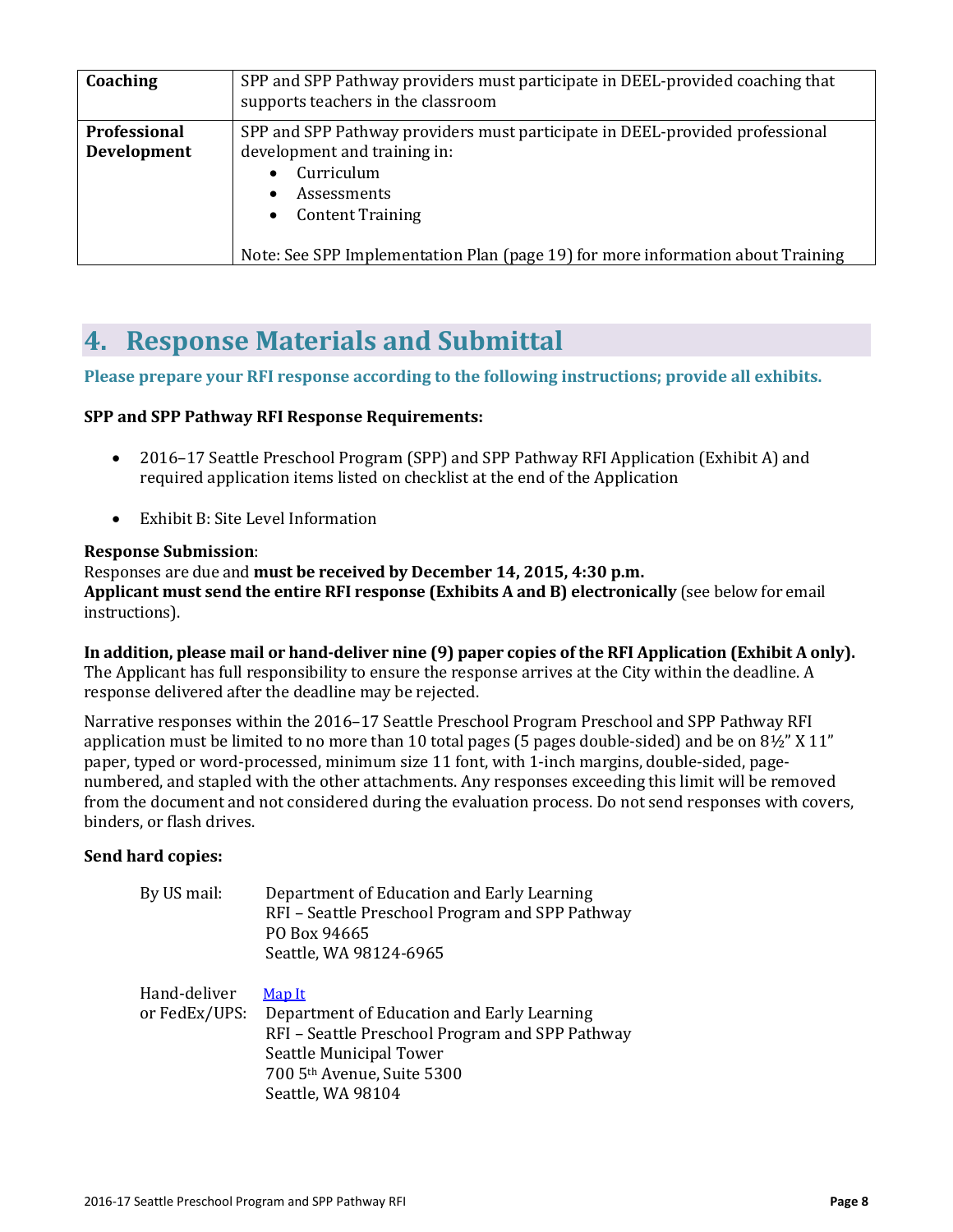#### **Send Electronic copy to:** austin.fulgham@seattle.gov

- Submit files in MS Word or Adobe PDF formats only
- Name the electronic files as follows:

#### **[***ApplicantName***]\_SPP\_RFI\_Item#\_Item**

For example: *StarApplicant*\_SPP\_RFI\_1\_Application\_Form

Use this format for Applicant's email Subject Heading:

#### **[***ApplicantName***]\_SPP\_RFI**

**For questions about submitting your RFI application, please contact: Austin Fulgham at** [austin.fulgham@seattle.gov](mailto:kathryn.doll@seattle.gov) or 206-386-1050

### <span id="page-8-0"></span>**5. Selection Process**

- **5.1 Initial Screening**: The City will review the Legal Status information in Section III of the 2016–17 Seattle Preschool Program Preschool and SPP Pathway RFI Application (Exhibit A) and Application's Required Items (see Checklist at end of Application) for completeness and eligibility. Those applications that meet the initial screening criteria shall proceed to the evaluation criteria outlined in Section 5.2.
- **5.2 Proposal Evaluation:** The City will evaluate, score and rank applications using the criteria in Exhibits A and B below.

| <b>EXHIBIT A, Section IV: Application</b> |                                                               |                                                                                                                                                                                                                                                                                                                                                                                                                                                                      |               |  |
|-------------------------------------------|---------------------------------------------------------------|----------------------------------------------------------------------------------------------------------------------------------------------------------------------------------------------------------------------------------------------------------------------------------------------------------------------------------------------------------------------------------------------------------------------------------------------------------------------|---------------|--|
|                                           |                                                               | <b>SPP and SPP Pathway Evaluation Criteria</b>                                                                                                                                                                                                                                                                                                                                                                                                                       | <b>Points</b> |  |
|                                           | 1. Program<br>experience                                      | Demonstrates experience working with 3- and 4- year old children and<br>$\bullet$<br>their families for 2 or more years.<br>Utilizes an evidence-based curriculum or a curriculum that effectively<br>$\bullet$<br>meets the needs of the population served                                                                                                                                                                                                          | 10            |  |
|                                           | 2. Program<br>success                                         | Provides evidence of child outcomes that demonstrates program's<br>$\bullet$<br>effectiveness<br>Has experience utilizing child-level assessments<br>$\bullet$<br>Demonstrates regular use of child-level data to inform classroom<br>$\bullet$<br>practices                                                                                                                                                                                                         | 10            |  |
|                                           | 3. Program<br>experience<br>with<br>engaging<br>families      | Provides evidence of and plan for authentic partnerships with families<br>$\bullet$<br>that integrates intentional parent/child activities and promotes<br>academic, social, and emotional school readiness<br>Evidence of family engagement curriculum<br>٠<br>Evidence of supporting families with kindergarten enrollment<br>$\bullet$<br>information                                                                                                             | 10            |  |
| 4.                                        | Program<br>experience<br>working<br>with<br>diverse<br>groups | Demonstrates understanding of cultural competence and describes how<br>$\bullet$<br>it is incorporated into the program and service delivery<br>Demonstrates the ability to provide culturally competent services<br>$\bullet$<br>within diverse communities and shows an understanding of the<br>challenges diverse communities face<br>Proven track record providing culturally and linguistically relevant<br>$\bullet$<br>services to diverse target populations | 10            |  |
| 5.                                        | Qualified<br>staff                                            | Demonstrates ability to hire qualified staff with educational background<br>$\bullet$<br>and experience in early learning                                                                                                                                                                                                                                                                                                                                            | 10            |  |

#### **Evaluation Criteria for SPP and SPP Pathway Application:**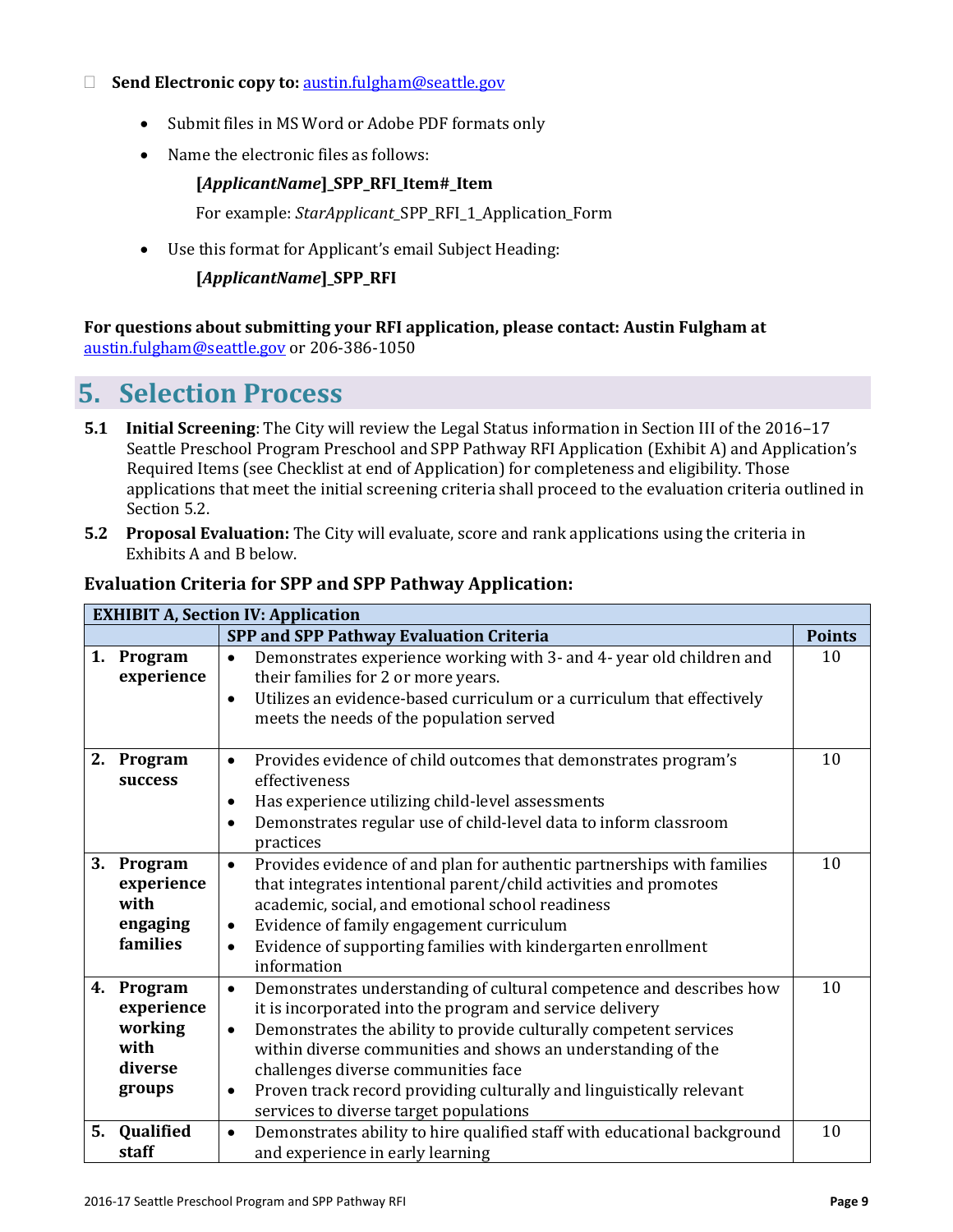| Demonstrates commitment to ongoing training and support for program<br>staff<br>Evidence of program leaders with background and experience in<br>implementing early learning programs and supervising educational staff |           |    |
|-------------------------------------------------------------------------------------------------------------------------------------------------------------------------------------------------------------------------|-----------|----|
|                                                                                                                                                                                                                         | Subtotal: | 50 |

| <b>EXHIBIT B: Site Level Information</b>                                                                                                                                                                                                                                                                                                                                                                                                            |                                                                                                                                                                                                                                                                                                                                                                                                                                                                                                                                                                                                                                                                                                                                                                                                                                                                                                                      |                  |  |  |
|-----------------------------------------------------------------------------------------------------------------------------------------------------------------------------------------------------------------------------------------------------------------------------------------------------------------------------------------------------------------------------------------------------------------------------------------------------|----------------------------------------------------------------------------------------------------------------------------------------------------------------------------------------------------------------------------------------------------------------------------------------------------------------------------------------------------------------------------------------------------------------------------------------------------------------------------------------------------------------------------------------------------------------------------------------------------------------------------------------------------------------------------------------------------------------------------------------------------------------------------------------------------------------------------------------------------------------------------------------------------------------------|------------------|--|--|
| <b>High-Need</b>                                                                                                                                                                                                                                                                                                                                                                                                                                    |                                                                                                                                                                                                                                                                                                                                                                                                                                                                                                                                                                                                                                                                                                                                                                                                                                                                                                                      |                  |  |  |
| <b>Locations</b>                                                                                                                                                                                                                                                                                                                                                                                                                                    |                                                                                                                                                                                                                                                                                                                                                                                                                                                                                                                                                                                                                                                                                                                                                                                                                                                                                                                      |                  |  |  |
| $(30$ points)                                                                                                                                                                                                                                                                                                                                                                                                                                       | <b>SPP and SPP Pathway Evaluation Criteria</b>                                                                                                                                                                                                                                                                                                                                                                                                                                                                                                                                                                                                                                                                                                                                                                                                                                                                       | <b>Points</b>    |  |  |
| Sites physically<br>located in areas<br>where Seattle Public<br>Schools (SPS)<br>elementary schools<br>have records of low<br>academic<br>achievement<br><b>OR</b><br>Sites not physically<br>located within the<br>priority attendance<br>areas but have a 5+<br>year track record<br>showing that at<br>least 40% of their<br>preschool<br>enrollment consists<br>of children who<br>matriculate to Title I<br>or Level 1 and Level<br>2 schools. | Proposed sites* located within the attendance area of Seattle Public<br>Schools (SPS) elementary schools that meet one or more of the<br>following criteria:<br>Has received funding through Title I, Part A of the federal<br>Elementary and Secondary Education Act within the past five<br>years<br>Based on SPS School Segmentation District Reports, has had<br>an overall Segmentation Level of 1 or 2 within the past three<br>years<br>Based on SPS School Segmentation District Reports, has had<br>an overall Segmentation Level of 3 within the past three<br>years with an Absolute Score below 60<br>Is a new school whose population of students is above the<br>SPS district-wide average for receiving free and reduced-<br>price lunch, or for being English Language Learners<br>*Agencies can fill out one application for multiple sites,<br>however, individual sites will be scored separately | 30<br>Not scored |  |  |
| Sites within another<br>SPS elementary<br>and/or middle<br>school attendance<br>area                                                                                                                                                                                                                                                                                                                                                                | For information purposes only                                                                                                                                                                                                                                                                                                                                                                                                                                                                                                                                                                                                                                                                                                                                                                                                                                                                                        |                  |  |  |
| <b>Serving Low</b>                                                                                                                                                                                                                                                                                                                                                                                                                                  | Subtotal:                                                                                                                                                                                                                                                                                                                                                                                                                                                                                                                                                                                                                                                                                                                                                                                                                                                                                                            | 30               |  |  |
| <b>Income Children</b><br>$(10 \text{ points})$                                                                                                                                                                                                                                                                                                                                                                                                     | SPP and SPP Pathway Evaluation Criteria for Full Points                                                                                                                                                                                                                                                                                                                                                                                                                                                                                                                                                                                                                                                                                                                                                                                                                                                              |                  |  |  |
| Provides ECEAP,<br><b>Head Start, or Step</b><br><b>Ahead Preschool</b>                                                                                                                                                                                                                                                                                                                                                                             | Provides one or more of the listed programs that target low-<br>$\bullet$<br>income children and families                                                                                                                                                                                                                                                                                                                                                                                                                                                                                                                                                                                                                                                                                                                                                                                                            |                  |  |  |
| <b>Provides Extended</b><br>Day Care                                                                                                                                                                                                                                                                                                                                                                                                                | Provides childcare from 7:00 am - 6:00 pm year-round, including<br>$\bullet$<br>during the summer when preschool is not in session.                                                                                                                                                                                                                                                                                                                                                                                                                                                                                                                                                                                                                                                                                                                                                                                  | 5                |  |  |
|                                                                                                                                                                                                                                                                                                                                                                                                                                                     | Subtotal:                                                                                                                                                                                                                                                                                                                                                                                                                                                                                                                                                                                                                                                                                                                                                                                                                                                                                                            | 10               |  |  |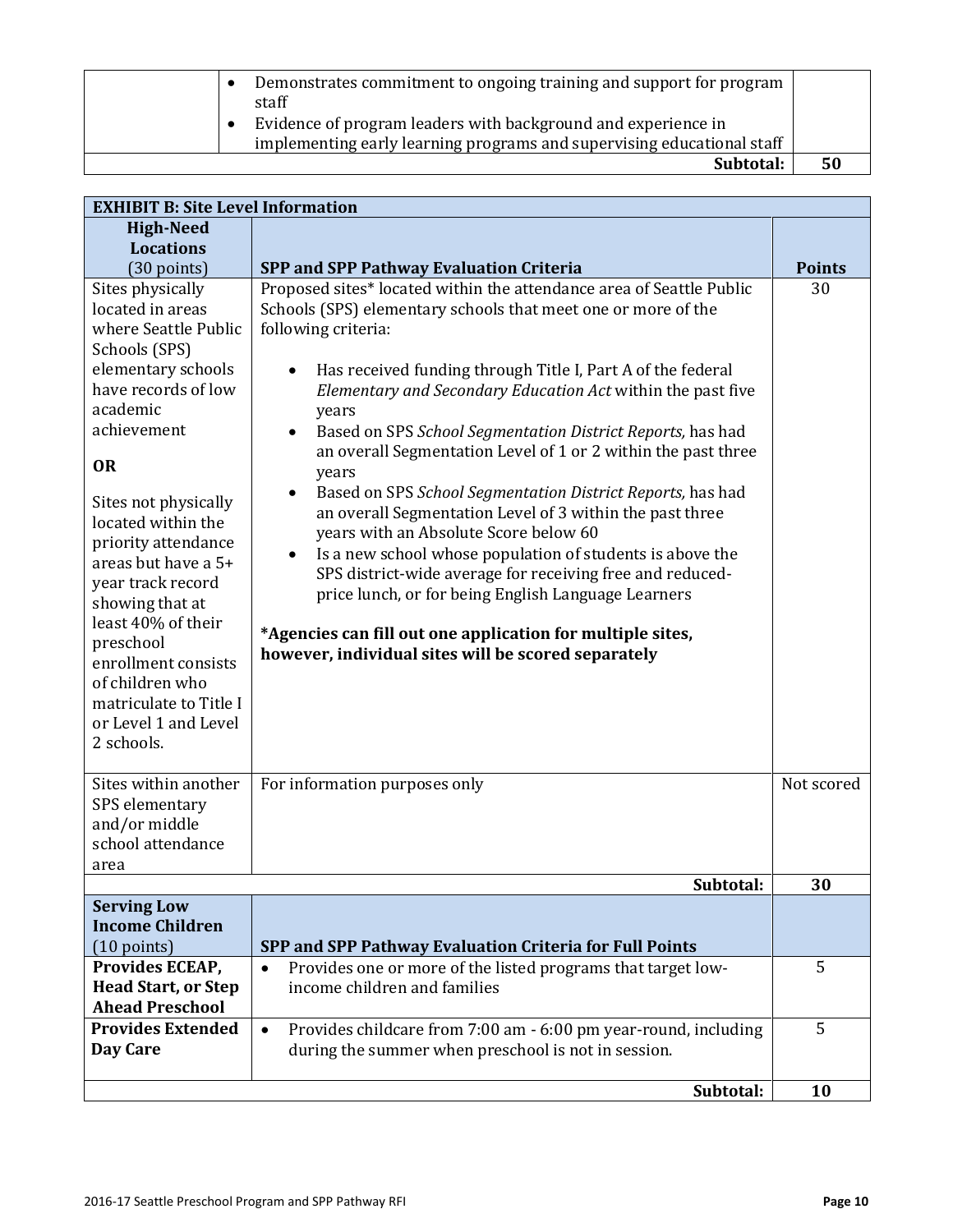| <b>High Quality</b>                                                                                                                                                                                                        |                      | <b>SPP Evaluation Criteria for Full</b>                                                                                                                                                                                                                                                                                                                                         | <b>SPP Pathway Evaluation</b>                                                                                                                                    |    |
|----------------------------------------------------------------------------------------------------------------------------------------------------------------------------------------------------------------------------|----------------------|---------------------------------------------------------------------------------------------------------------------------------------------------------------------------------------------------------------------------------------------------------------------------------------------------------------------------------------------------------------------------------|------------------------------------------------------------------------------------------------------------------------------------------------------------------|----|
|                                                                                                                                                                                                                            | Practice (10 points) | <b>Points</b>                                                                                                                                                                                                                                                                                                                                                                   | <b>Criteria for Full Points</b>                                                                                                                                  |    |
| Rated as an<br>EA Level 5                                                                                                                                                                                                  |                      | EA certification Level $5*$ with the<br>following CLASS scores:<br>6.0 for Emotional Support<br>6.0 for Classroom<br>Management<br>4.5 for Instructional Support<br>*If applicant is unable to provide<br>written documentation of CLASS<br>scores, the City will obtain them,<br>with Applicant's permission, from<br><b>DEL</b>                                               | Applicant is registered in<br>Early Achievers and<br>participating in Level 2<br>activities. Applicant does not<br>have to be EA rated to receive<br>full points | 5  |
| <b>Provides Dual</b><br>Language<br><b>Classroom</b>                                                                                                                                                                       |                      | Program purpose is to support the development of bilingual,<br>$\bullet$<br>biliterate and bicultural children. Lessons, activities, and<br>instruction are all delivered in two languages.<br>Evidence of staff that are fully bilingual and biliterate in English<br>$\bullet$<br>and the target language.<br>Evidence of classroom materials in both languages.<br>$\bullet$ |                                                                                                                                                                  | 5  |
|                                                                                                                                                                                                                            |                      |                                                                                                                                                                                                                                                                                                                                                                                 | Subtotal:                                                                                                                                                        | 10 |
| <b>TOTAL POINTS</b>                                                                                                                                                                                                        |                      | 100                                                                                                                                                                                                                                                                                                                                                                             |                                                                                                                                                                  |    |
| Tiebreakers (2 points per question) - Information will be gathered by DEEL staff                                                                                                                                           |                      |                                                                                                                                                                                                                                                                                                                                                                                 |                                                                                                                                                                  |    |
| 1. Agency operates preschool classrooms within the attendance area of a public school where<br>English Language Learner population has exceeded 30% of the total school population<br>within the past three years          |                      |                                                                                                                                                                                                                                                                                                                                                                                 | $\overline{2}$                                                                                                                                                   |    |
| Agency has the capacity to provide comparatively more classrooms for SPP and SPP<br>2.<br>Pathways in comparison to other applicants                                                                                       |                      |                                                                                                                                                                                                                                                                                                                                                                                 | $\overline{2}$                                                                                                                                                   |    |
| 3. Agency operates preschool classrooms within the attendance area of a public school where<br>the percentage of incoming kindergarteners in the attendance area has increased by more<br>than 10% over the past two years |                      |                                                                                                                                                                                                                                                                                                                                                                                 | $\overline{2}$                                                                                                                                                   |    |

- **5.3 Site Visits:** DEEL staff will conduct site visits with the top finalists as determined by the selection criteria outlined in section 5.2. Site visits will consist of a program observation to verify information included in Exhibit B. The site visit may also include gathering additional information requested by the RFI Panel. The results of the site visits will be shared with the RFI Panel and may be considered as part of the Applicant's final ranking.
- **5.4 Interviews:** The City may conduct interviews. Applicants invited to interview are to bring the assigned Project Manager named in the Applicant's Proposal, and may bring other key personnel named in the Proposal. The Applicant shall not bring individuals who are on the project team or who do not work for the Applicant without advance authorization by the City Project Manager.
- **5.5 References:** The City may request one or more references. The City may use references named or not named by the Applicant.
- **5.6 Selection:** The City shall select the Applicant(s) for award based on the application, site visits and interview (if applicable). In addition, the City intends to ensure that the selected providers meet the geographic and programmatic needs of the community. This will be evaluated on the basis of the applications received through this RFI process.
- **5.7 Contract Negotiations.** The City may negotiate elements of the proposal with the initially-selected Applicant(s) as required to best meet the needs of the City. The City may negotiate any aspect of the proposal or the solicitation. The City does not intend to negotiate the contract's boilerplate sections.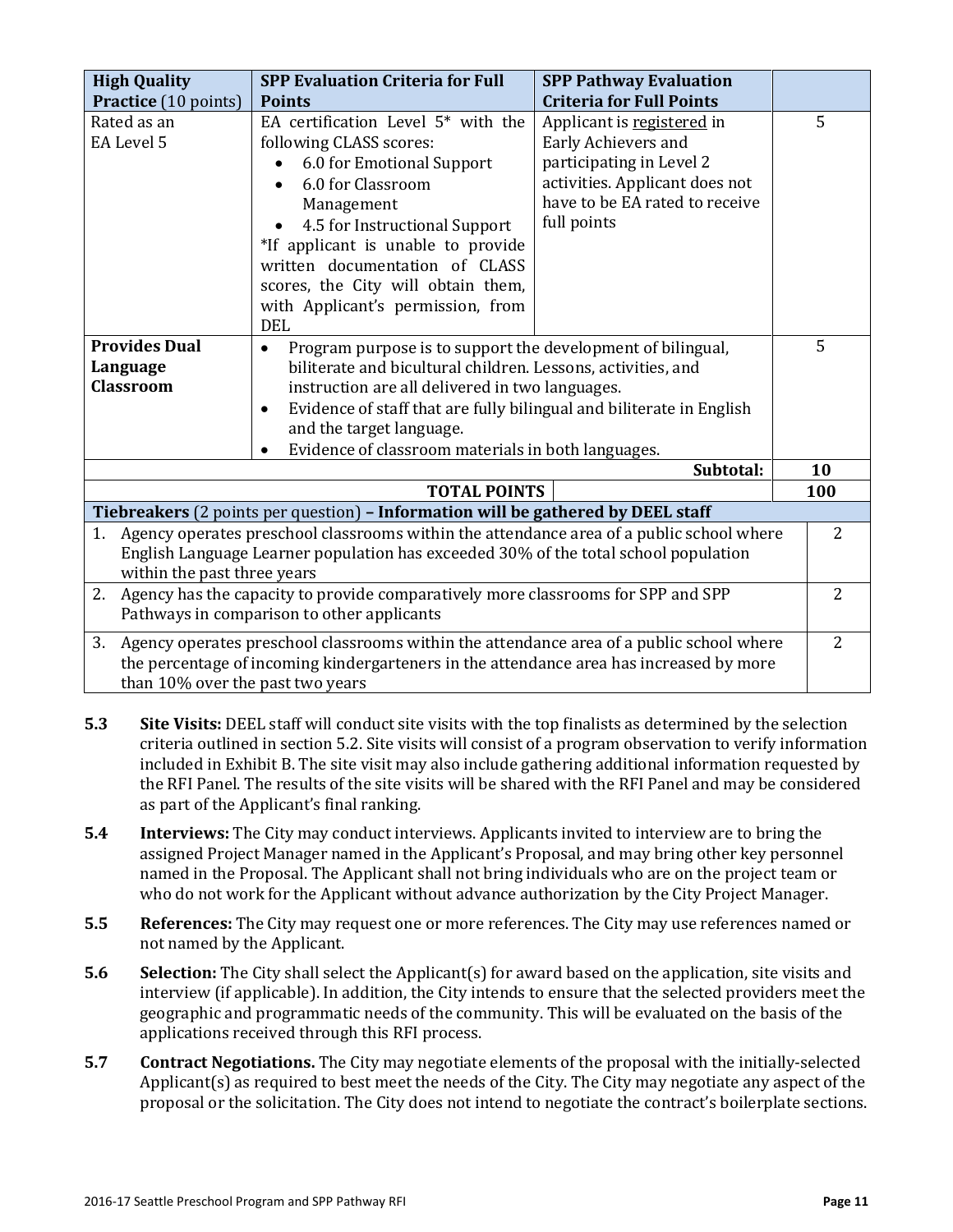## <span id="page-11-0"></span>**6. Award and Contract Preparation**

The City Project Manager will provide timely notice of an intent to award to all Applicants responding to the RFI Solicitation.

#### **6.1 Protests/Appeals.**

Protests: Interested parties that wish to protest any aspect of this RFI selection process shall provide written notice to the City Project Manager for this solicitation.

Appeals: DEEL will notify Applicants in writing of the acceptance or rejection of their submittal and, if appropriate, the level of funding to be allocated. Written notification will be via email to the address submitted in the application. Any Applicant wishing to appeal the decision must do so in writing within four (4) business days of the DEEL email notification. An appeal must clearly state a rationale based on one or more of the following criteria: 1) violation of the policies or guidelines established in this RFI or 2) failure to adhere to published criteria and/or procedures in carrying out the RFI process.

Appeals must be sent by mail or email to Dwane Chappelle, Acting Director, Department of Education and Early Learning,  $7005$ <sup>th</sup> Avenue, Suite 5300, P.O. Box 94665, Seattle, WA 98124-6965 or [dwane.chappelle@seattle.gov.](mailto:holly.miller@seattle.gov) The DEEL Acting Director (or his designee) will review the written appeal and may request additional oral or written information from the applicant. A written decision from the DEEL Acting Director (or his designee) will be sent within four (4) business days of the receipt of the appeal. This decision is final.

- **6.2 Debriefs.** For a debriefing, contact the City Project Manager.
- **6.3 Instructions to the Initially-Selected Applicant(s).** The Initially-Selected Applicant(s) will receive an *Intent to Award Letter* from the City. The Letter will include instructions regarding the contracting process. The Applicant(s) should anticipate the Letter will request them to provide at least the following documents. Applicants are encouraged to be prepared, when possible, to provide these documents to eliminate the risk of late compliance.
	- Current Seattle Business License and documentation that all taxes due have been paid
	- State of Washington Business License
	- Certificate of Insurance
	- Special licenses (if any)

The City will not pay for the costs of obtaining any of these documents. Once the City has finalized and issued the contract for signature, the Applicant must execute the contract and provide all requested documents within 10 business days. If the Applicant fails to execute the contract with all documents within the 10-day timeframe, the City may cancel the award and proceed to the next ranked Applicant, or cancel or reissue this solicitation. Cancellation of an award for failure to execute the contract may disqualify the Applicant from future solicitations for this same work.

**6.4 Taxpayer Identification Number and W-9.** Unless the Applicant has already submitted a *Request for Taxpayer Identification Number and Certification* (Form W-9) to the City, the Applicant must submit this form prior to the contract execution date.

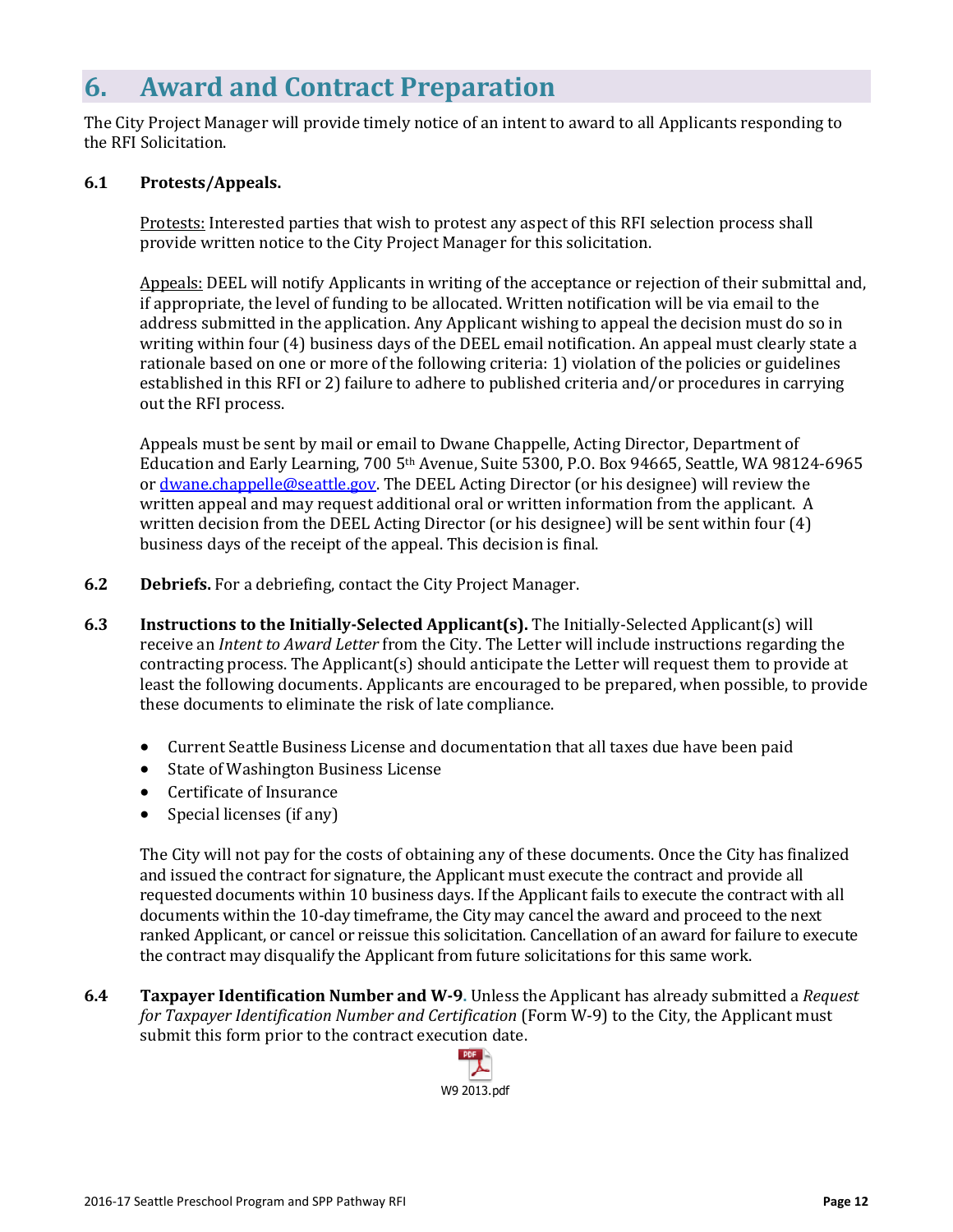## <span id="page-12-0"></span>**7. RFI Information**

This section details City instructions and requirements for Applicant's submittal. The City reserves the right to, in its sole discretion, reject any Applicant response that fails to comply with the instructions.

- **7.0 Information Session(s).** The City offers an optional information session(s) at the date(s) time(s), and location(s) noted on page 1. Applicants are highly encouraged to attend, but are not required to attend to be eligible to submit a proposal. DEEL staff will be available at the information session to answer questions about the solicitation and clarify issues; the session is also an opportunity for Applicants to raise concerns. If a protest is filed regarding an issue that was known at the time of the information session(s) but was not brought up as a concern during a session, DEEL will take this into consideration during the review of the protest.
- **7.1 Technical Session to Estimate Provider Payments.** The City will offer an optional technical session at the date, time, and location noted on page 1. Applicants who are interested in determining what their estimated City payment would be are highly encouraged to attend, but are not required to attend to be eligible to submit a proposal. DEEL staff will be available at the technical session to answer questions and provide initial estimates. Applicants will need to bring a completed Exhibit B to the session in order for City staff to estimate payment amounts.
- **7.2 Questions.** Applicants may submit written questions to the City Project Manager until the deadline stated on page 1. The City prefers that these questions be submitted through e-mail. Applicants awarded funding will be expected to accept the terms of a contract resulting from this RFI process, so any clarifying questions must be asked before the Questions and Answers deadline listed on Page 1. It is the responsibility of the interested Applicant to assure they receive responses to any issued questions.
- **7.3 Changes to the RFI/Addenda.** A change to this RFI will be made by formal written addendum issued by the City's Project Manager. Addenda shall become part of this RFI and will be posted on DEEL's Website.
- **7.4 Receiving Addenda and/or Questions and Answers.** It is the obligation and responsibility of the Applicant to learn of addenda, responses, or notices issued by the City. Some third-party services independently post City of Seattle solicitations on their websites. The City does not guarantee that such services have accurately provided all the information published by the City.

The City Project Manager may reject an Applicant's submittal if it does not fully incorporate information issued via an addendum.

- **7.5 Applicant Responsibility to Provide Full Response.** The Applicant shall provide all requested materials, forms and information. During scoring and evaluation (prior to interviews if any), the City will rely upon the submitted materials and shall not accept materials from the Applicant after the RFI deadline. This does not limit the City's right to consider additional information (such as references known to the City but not provided by the Applicant, or past City experience with the Applicant), or to seek clarifications as needed.
- **7.6 No Guaranteed Utilization.** The City does not guarantee that any contract(s) will be awarded through this RFI process. The solicitation may provide estimates of utilization; such information is for Applicant convenience and not a contractual guarantee. The City reserves the right to make multiple or partial awards, and/or to order work based on City needs. The City may turn to other appropriate contract sources or supplemental contracts to obtain these same or similar services. The City may re-solicit for new additions to the Applicant pool. Use of such supplemental contracts does not limit the right of the City to terminate existing contracts for convenience or cause.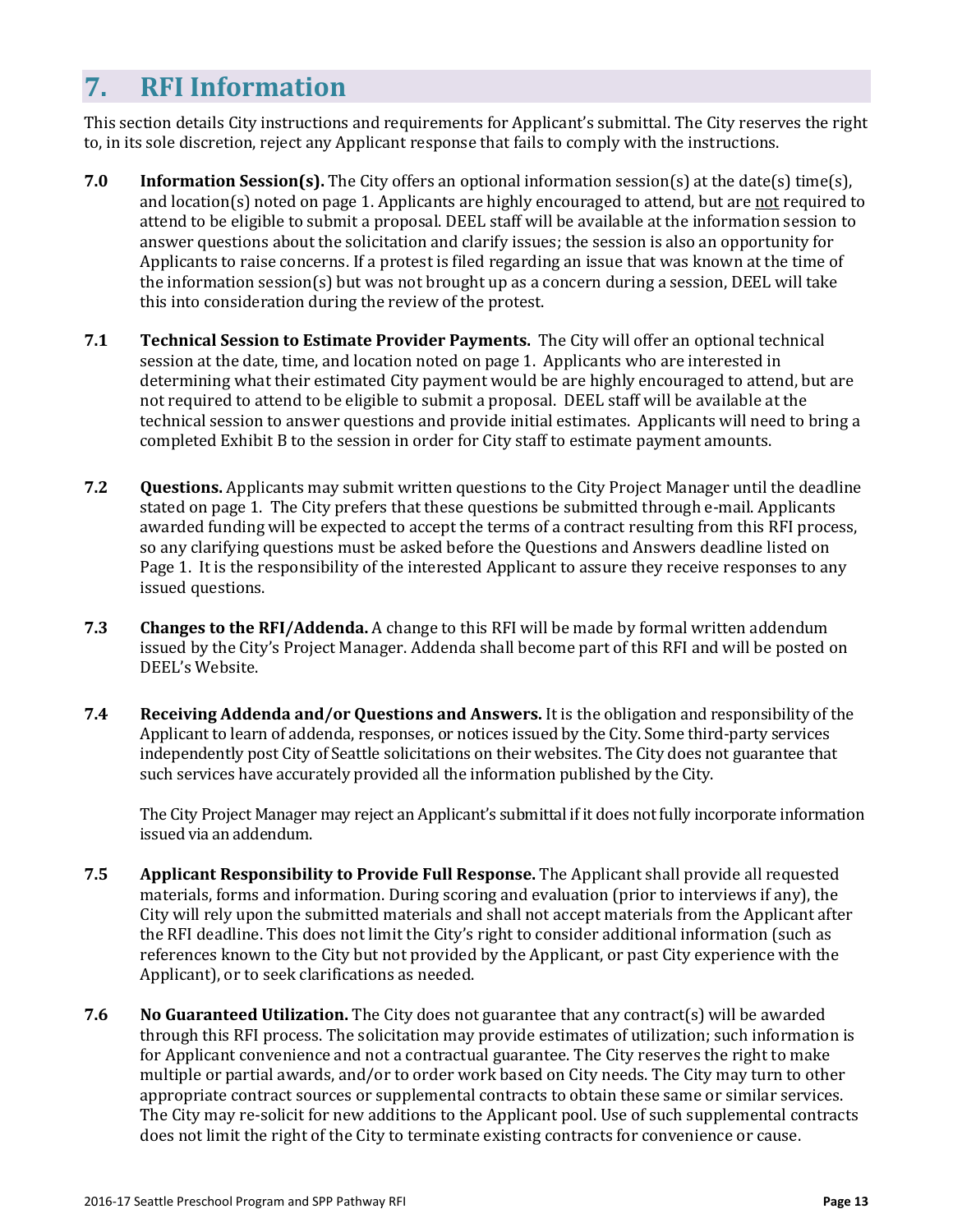- **7.7 Right to Award to Next-Ranked Applicant.** The City reserves the right to issue multiple or partial awards, and/or to order work based on City needs. The City may turn to other appropriate contract sources or supplemental contracts to obtain these same or similar services. If an executed contract resulting from this solicitation is terminated within 90 days, the City may return to the solicitation process to award the next highest ranked responsive Application by mutual agreement with such Applicant. New awards thereafter are also extended this right.
- **7.8 Negotiations.** The City may open discussions with the initially-selected Applicant(s) to negotiate costs to align the proposal with the City's SPP or SPP Pathway needs.
- **7.9 Effective Dates of Offer.** Solicitation responses are valid until the City completes the award process. Should any Applicant object to this condition, the Applicant must object prior to the Questions and Answers deadline on page 1.
- **7.10 Cost of Preparing Proposals.** The City is not liable for costs incurred by the Applicant to prepare, submit, or present proposals, interviews and/or demonstrations.
- **7.11 Readability.** The City's ability to evaluate proposals is influenced by the organization, detail, comprehensive material and readability of the format of the response.
- **7.12 Changes or Corrections to Proposal Submittal.** No changes are allowed after the closing date and time. However, prior to the submittal due date, an Applicant may change its proposal, if initialed and dated by the Applicant.
- **7.13 Errors in Proposals.** Applicants are responsible for errors and omissions in their proposals. If there is an error or an omission in the RFI submittal, the Applicant is still responsible for fulfilling its obligations to the City.
- **7.14 Withdrawal of Proposal.** A submittal may be withdrawn by written request of the Applicant.
- **7.15 Rejection of Proposals.** The City may reject any or all proposals with no penalty. The City may waive immaterial defects and minor irregularities in any submitted proposal.
- **7.16 Incorporation of RFI and Proposal in Contract.** This RFI and the Applicant's response are binding and may be incorporated by reference in the City's contract with the Applicant. This includes promises, warranties, commitments, and representations made in the successful proposal once accepted by the City.
- **7.17 Equal Benefits.** Seattle Municipal Code Chapter 20.45 (SMC 20.45) requires consideration of whether Applicants provide benefits equally to the spouses and domestic partners of their employees.
- **7.18 Insurance Requirements.** Applicants will need to provide proof of insurance as defined by the City before their contract start date. The City will remind the initially-selected Applicant of this in the *Intent to Award* letter.
- **7.19 Proprietary and Confidential Material.** Under Washington State Law (reference RCW Chapter 42.56, the *Public Records Act*) all materials received or created by the City of Seattle are *public records*. These records include but are not limited to bid or proposal submittals, agreement documents, contract work products, or other bid material. Some records or portions of records are legally *exempt from disclosure* and can be redacted or withheld. The Public Records Act (RCW 42.56 and RCW 19.108) describes those exemptions. Applicants must familiarize themselves with the Washington State Public Records Act (PRA) and the City of Seattle's process for managing records.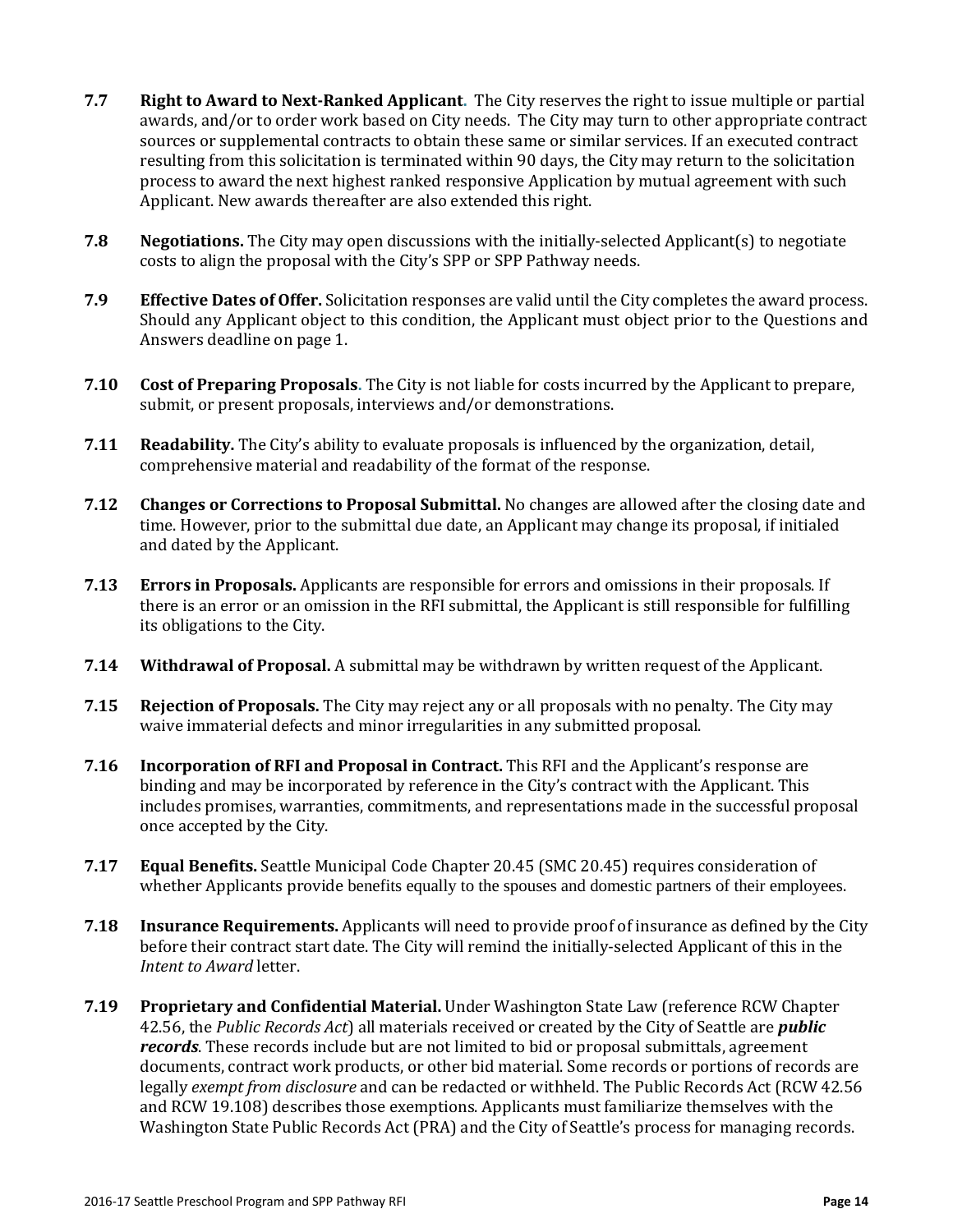The City will try to redact (black out) anything that seems obvious for redaction in the City's opinion. For example, the City will redact Social Security Numbers, federal tax identifiers, and financial account numbers before records are made viewable by the public. However, this does not replace an Applicant's own obligations to identify any materials Applicant wishes to have redacted or protected under the Public Records Act.

#### **Protecting Applicant's Materials from Disclosure (Protected, Confidential, or Proprietary)**

The Applicant must determine and declare any materials it believes are eligible for redaction and want to be exempted (redacted). This includes, but is not limited to, the Applicant's application, contract materials and work products.

#### **How to Identify Materials You Consider Exempt from Disclosure**

#### **Proposal Submittals**

If Applicant wishes to assert exemptions in the materials in Applicant's proposal related to its proprietary nature per RCW 42.56.270, Applicant must clearly identify its exemption request via the document below.

#### **City's Response to a Public Records Act Requests**

The City will prepare two versions of Applicant's materials:

- Full Redaction: A public copy that redacts (blacks out) standard exemptions as required by the PRA and the materials or text that Applicant identified as exempt.
- Limited Redaction: A copy that redacts (blacks out) only the standard exemptions required by the PRA, but does not redact (black out) the Applicant-identified exemptions.

The Full Redaction version is made public upon contract execution and will be supplied without any notification to Applicant.

The Limited Redaction will be released only after Applicant has received a "third party notice" that allows Applicant the legal right under RCW 42.56.540 to bring a legal action to enjoin the release of any records Applicant believes are not subject to disclosure.

If the original requestor wants to see the Limited Redacted or original versions, the City will provide Applicant with "third party notice." Applicant will then have 10 business days to obtain a temporary restraining order while Applicant pursues a court injunction. A judge will determine the status of Applicant's exemptions and the Public Records Act.

#### **Requesting Disclosure of Public Records**

The City asks Applicants and their companies to refrain from requesting public disclosure of proposal records until an intention to award is announced. This shelters the solicitation process, particularly during evaluation and selection or if a cancellation occurs with re-solicitation. With this preference stated, the City will continue to respond to all requests for disclosure of public records as required by State Law.

#### **7.20 Ethics Code.** Please familiarize yourself with the City Ethics code:

[http://www.seattle.gov/ethics/etpub/et\\_home.htm.](http://www.seattle.gov/ethics/etpub/et_home.htm) Attached is a pamphlet for Applicants, Customers, and Clients. Address any questions to Seattle Ethics and Elections Commission at 206- 684-8500.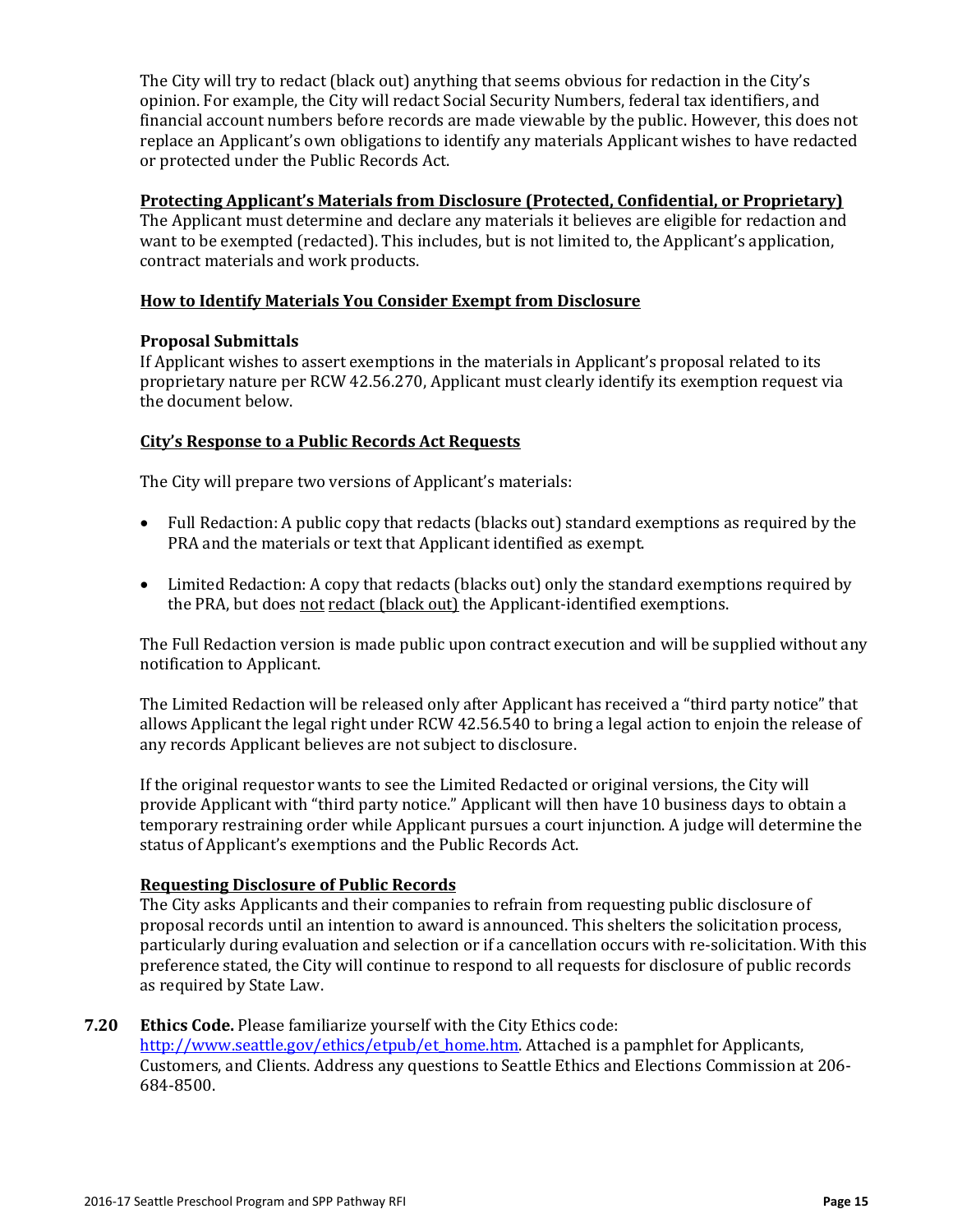

**No Gifts and Gratuities.** Applicants shall not directly or indirectly offer anything (such as retainers, loans, entertainment, favors, gifts, tickets, trips, favors, bonuses, donations, special discounts, work, or meals) to any City employee, volunteer or official, if it is intended or may appear to a reasonable person to be intended to obtain or give special consideration to the Applicant. An example is giving sporting event tickets to a City employee on the evaluation team of a solicitation to which Applicant has submitted. The definition of what is a "benefit" is broad and could include not only awarding a contract but also the administration of the contract or evaluating contract performance. The rule works both ways, as it also prohibits City employees from soliciting items from Applicants. Promotional items worth less than \$25 may be distributed by the Applicant to City employees if the Applicant uses the items as routine and standard promotions for the business.

**No Conflict of Interest.** Applicant (including officer, director, trustee, partner or employee) must not have a business interest or a close family or domestic relationship with any City official, officer or employee who was, is, or will be involved in selection, negotiation, drafting, signing, administration or evaluating Applicant performance. The City shall make sole determination as to compliance.



**Involvement of Current and Former City Employees.** The City requires Applicant to disclose any current or former City employee, official or volunteer that is working or assisting on solicitation of City business or on completion of an awarded contract.

**Contract Workers with over 1,000 Hours.** The Ethics Code applies to employees of the Applicant that perform over 1,000 cumulative hours on any City contract during any 12-month period. Any such employee must abide by the City Ethics Code. The Applicant is to be aware and familiar with the Ethics Code accordingly.

**7.21 Background Checks and Immigrant Status.** The City has strict policies regarding the use of background checks, criminal checks and immigrant status for contract workers. The policies are available for viewing on-line at <http://www.seattle.gov/business/WithSeattle.htm>